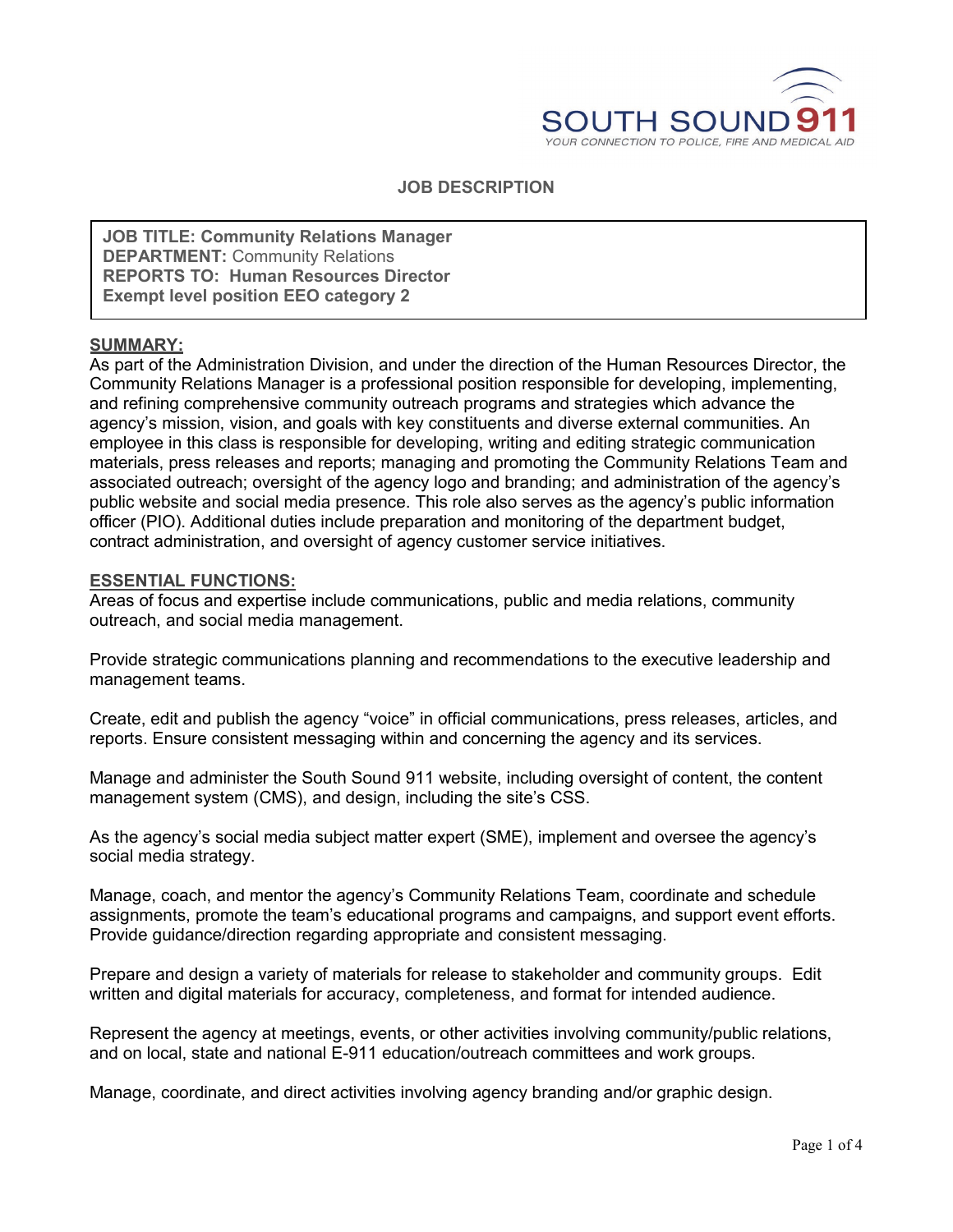Coordinate news media requests for information and interviews; research and provide information concerning South Sound 911 operations and services.

Produce, oversee and/or provide recommendations for agency video and visual projects which may include writing, editing, directing, and photography, and/or working with a third party consultant or contractor.

Prepare and monitor the annual Community Relations budget; initiate and approve appropriate expenditures and administer contracts as needed.

Respond to citizen and customer service feedback; forward as appropriate for applicable review or investigation.

### **REQUIRED ABILITY, KNOWLEDGE AND EXPECTATIONS:**

An understanding and demonstrated skill in the application of the principles, practices, methods and techniques of community and media relations, advertising, and practices of preparing, producing and presenting marketing and public information materials.

Knowledge of journalistic writing techniques and editing methods, preferably AP Style.

Ability to interpret community and government interests to positively promote the agency and its services.

Experience using a variety of media resources for release of public information.

Exercise a high degree of initiative and independent judgment in problem-solving, prioritization, and decision-making.

Ability to efficiently and adeptly organize, prioritize, and manage multiple projects.

Knowledge of video editing practices and techniques.

Knowledge of marketing and page design/layout principles and practices, and proficiency using InDesign or similar professional software.

Demonstrated proficiency using Microsoft Office software, InDesign, Photoshop, general office machinery, and computer-based video editing programs (desired).

Basic knowledge of HTML and/or experience using one or more content management systems. Ability to communicate efficiently, effectively and professionally in writing and verbally, using tact, patience and courtesy, and correct English, grammar, spelling, punctuation, and vocabulary. Communicate fluently in English.

Ability to read, interpret, explain, apply and follow applicable laws, ordinances, codes, regulations, policies and procedures.

Ability to work appropriately with confidential materials and information.

Ability to work with speed and accuracy.

Ability to address and positively influence interpersonal differences/difficulties between team members.

Maintain cooperative and effective working relationships with others.

Ability to analyze situations quickly and adopt an effective course of action.

Ability to organize work with many interruptions and multiple tasks to meet schedules and timelines.

Ability to perform limited clerical duties such as filing, duplications and typing.

Knowledge of public safety practices and culture.

Ability to follow safety rules and regulations.

# **QUALIFICATIONS:**

An equivalent combination to: graduation from a four-year college or university with specialization in journalism, public relations, film/video production, business, or public administration or a related field and four or more years of increasingly responsible experience in community relations or public information, preferably in the public safety field. Additional related education or experience may substitute year-for-year for the recruiting requirements. Lead experience in government communications or public safety desired.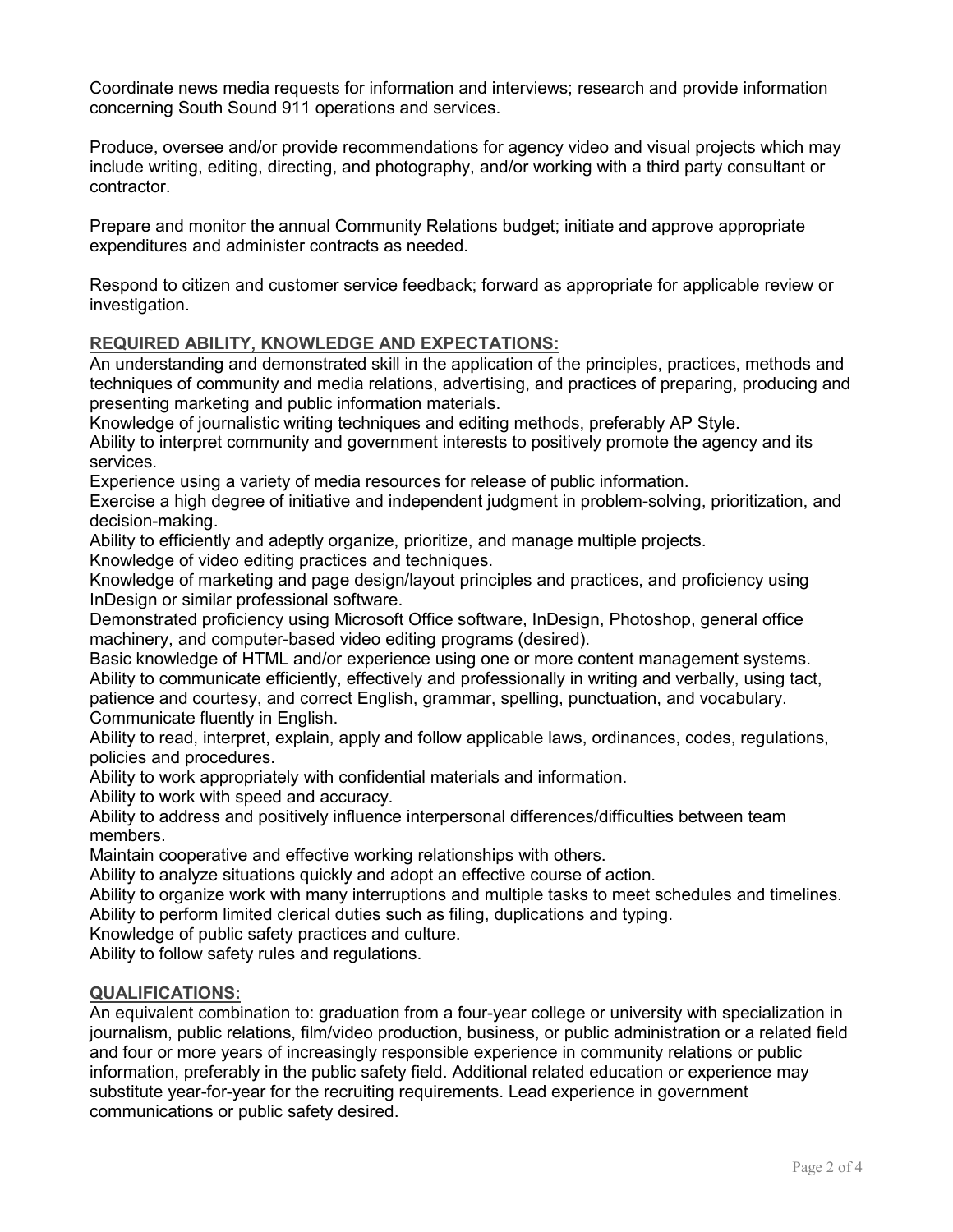# **LICENSES, CERTIFICATES AND OTHER REQUIREMENTS:**

Valid Washington State Driver License at time of appointment and maintenance thereafter. Must meet and maintain background screening requirements. Due to the confidential nature and demands of this position, candidates must possess an exemplary personal history and pass a background investigation.

# **PHYSICAL REQUIREMENTS:**

The physical demands described here are representative of those that must be met by an employee to successfully perform the essential functions of this job. While performing the duties of this job, the employee is regularly required to sit at a computer terminal, use hands to and arms to reach, finger, handle, or feel, and finger dexterity necessary to operate equipment used in the position. The employee is required to talk, see, and hear.

Specific vision abilities required by this job include close vision, distance vision, peripheral vision, depth perception and ability to adjust focus. Sitting, standing, walking, bending/stooping, pushing/pulling and minimal lifting associated with the job duties of the position is required. Ability to travel and attend meetings away from regular work site required.

#### **WORKING ENVIRONMENT:**

Office environment with frequent interruptions. The noise level in the work environment is usually quiet. This position will interact with employees and customers on a daily basis. Travel to various work sites and/or meetings, or indoor or outdoor event locations may be required. Work is generally completed on a regularly scheduled basis; however, attendance at meetings, events or completion of work outside of normal scheduled hours may be required, including evenings and weekends.

### **MACHINES/TOOLS/EQUIPMENT/WORK AIDS:**

Personal computer, copy machines, telephone, fax machine, email, calculators, and printers. Event attendance may require work with hand tools, straps, hooks, metal bars/rods, and tent assembly.

#### **POTENTIAL HAZARDS:**

The hazards are consistent within an office environment.

| <b>Activity</b> | <b>Percentage of time</b> | <b>Activity</b> | <b>Pounds</b> |
|-----------------|---------------------------|-----------------|---------------|
| Standing        | 15% of time               | Pulling         | 55 lbs.       |
| Walking         | 15% of time               | Pushing         | 55 lbs.       |
| Sitting         | 70% of time               | Lifting         | 40 lbs.       |
|                 |                           | Carrying        | 40 lbs.       |

# **ANALYSIS OF PHYSICAL DEMANDS OF POSITION**

The following abilities are required to perform the essential job functions:

| Hearing                 | YFS        |
|-------------------------|------------|
| Seeing                  | <b>YFS</b> |
| <b>Depth Perception</b> | YFS        |
| <b>Color Vision</b>     |            |

Seldom to occasionally the position will require the following activities: Stooping, Crouching, Crawling, Climbing, Balancing and Kneeling.

# **ADDITIONAL COMMENTS:**

The statements herein are intended to describe the general nature and level of work performed by employee(s) in this job title. The statements are not a complete list of responsibilities, duties and skills required of employee(s) in this job title. Furthermore, the job description does not establish a contract of employment and is subject to change at the discretion of the agency.